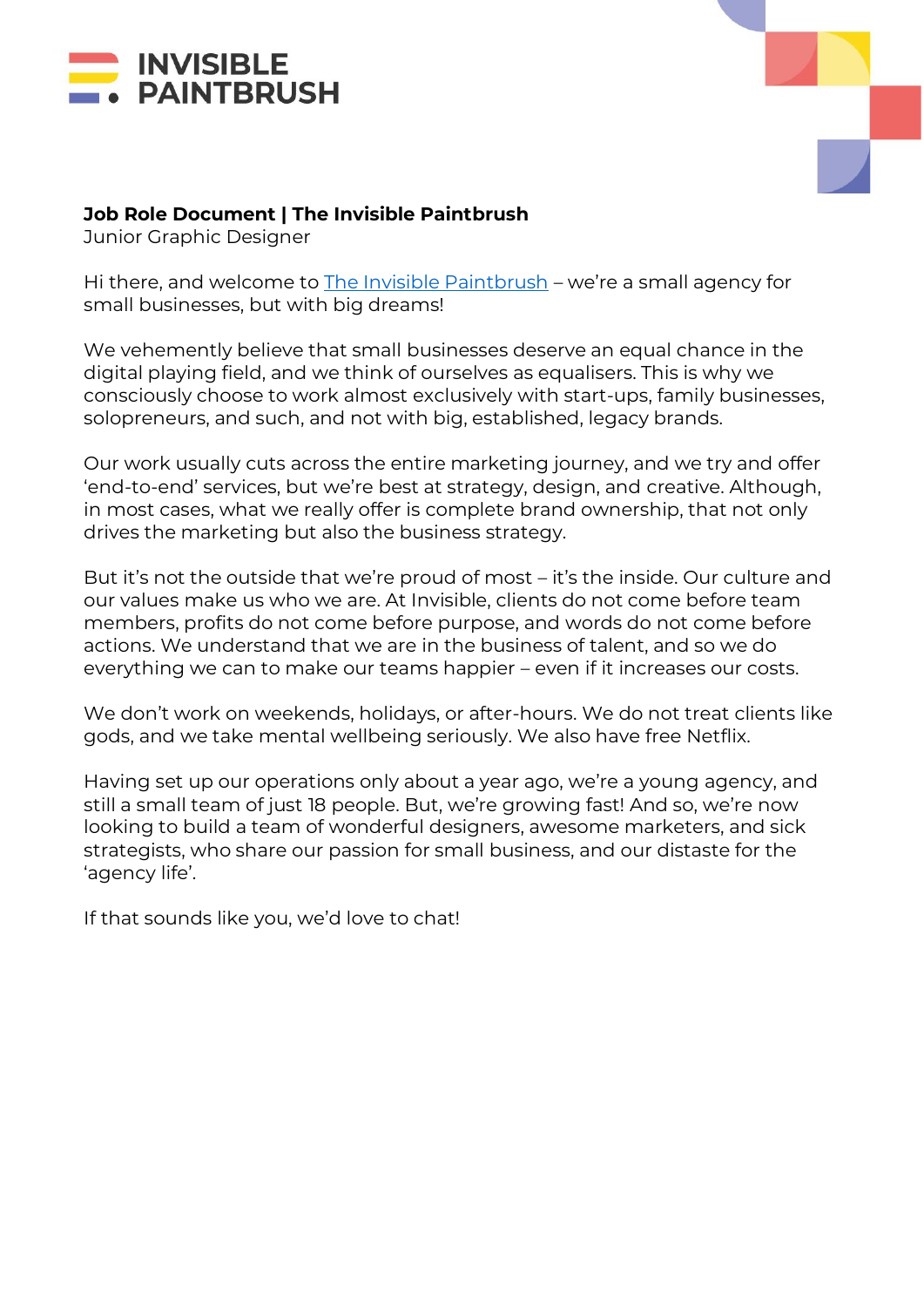



#### **Designation:**

Junior Graphic Design

#### **Experience:**

1-2 years of agency/design experience

# **CTC**:

3 to 5 lacs per annum (based on skill and experience)

#### **Reporting Manager:**

Sr. Manager - Graphic Design

#### **Location:**

Bangalore, India or Work From Home

## **One-Line Job Description:**

Developing concepts, graphics and layouts for small businesses.

#### **Key Responsibilities:**

- Oversee conceptualization of design projects.
- Create execution plans for projects and see them through to completion.
- Ensure the design team and junior designers are producing quality work.
- Conceptualise original and unique designs and illustrations.
- Choose the right images, typography, graphics and layouts for the project.
- Ensure the products created are user-friendly and convey brand consistency with all projects.
- Coordinate between marketing and design teams to ensure smooth flow of work.
- Stay up to date with the changing trends in the field and best practices.
- Assisting with almost everything else that we do, whenever time permits. We will never refuse to involve you on a project.

## **Key Skills:**

Design Techniques (Illustration, Typography, Colour Theory etc.), Adobe Creative Suite (most importantly, Ps and Ai), Communication